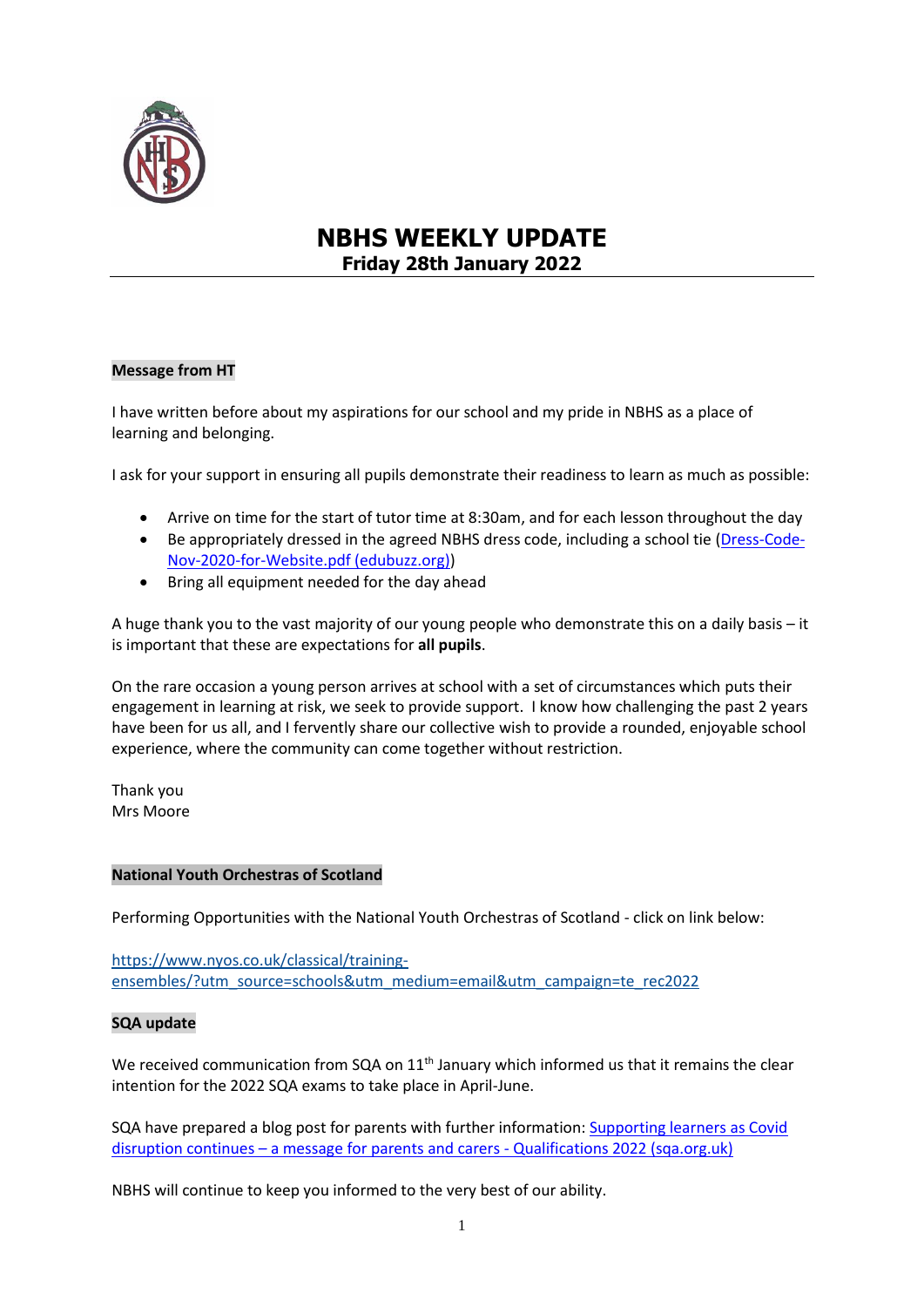## **Student Success**

Huge congratulations to Marcia Callander, Keira Maynard and Bethan Ryan who have made it to the finals of the Growing Future Asset Investment Competition.

They are 1 of 4 teams in the 16-18 year group to make it to the final stage. On 1 March 2022 they will compete with teams from Lochaber High School, St Columba's High School and Wellington School. Champions will receive £200 worth of vouchers of students' choice for each team member and £1,000 to their school, runners-up £100 and £500 respectively.

The competition was fierce this year with 62 team entering!!! So the team's diligence has paid off!

Thanks to their industry mentor Amanda Whitecross from Martin Currie for supporting the team in their work.

For more information visit https://www.futureasset.org.uk/

## **Harry Potter Book Night Quiz**

After a brief hiatus, it's back! The Harry Potter Book Night Quiz is returning to NBHS Library.

So, if you know how to summon the Knight Bus, are an expert at dragon identification or just love all things Wizarding World, this is the quiz for you! Due to restrictions, there will be two quizzes, one for BGE and one for Senior Phase.

S4-6 Quiz: Wednesday 2nd February, lunchtime in the library

S1-3 Quiz: Thursday 3rd February, lunchtime in the library

Spaces are limited: please book your team a space with Miss Wilson before the day of the quiz. Maximum of five members per team, and team names must be related to the Wizarding World in some way. Prizes to be won! All welcome

## **Senior Phase Information Evening**

These videos and presentations are now live and can be accessed on the school website at this link: <https://www.edubuzz.org/northberwickhigh/2021/12/02/senior-phase-virtual-information-evening/> These will remain online for you to watch at a time that suits you. Mr Jones

## **E-Comms Pilot Evaluation**

Parents and carers will be aware that we have been trialling electronic notifications for late coming, homework, dress code, behaviour which impacts learning and we have been sending praise notifications home for young people demonstrating our school values. This pilot took place from October-December, and the evaluation closed on 14th January. Many thanks to all parents, staff and pupils who completed the evaluations.

Feedback from parents and carers (86 responses in total) was as follows:

• 73.2% of parents/carers found the praise notifications useful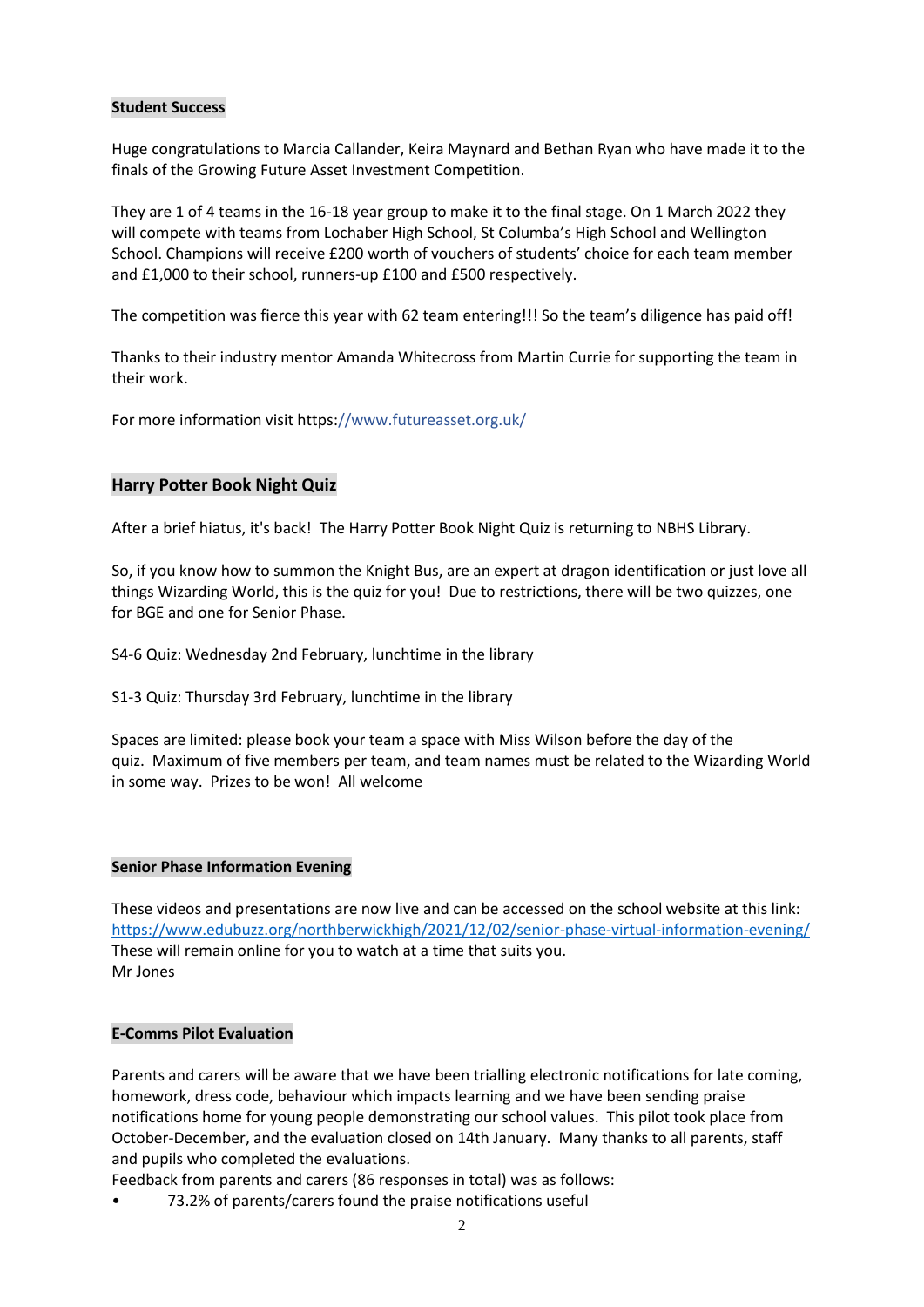• 66% parents find the homework notifications useful

• The wording of some notifications (late and hw) could be further improved but electronic communication well-received overall

Staff are in favour of keeping the system going and we feel the benefits of the notifications outweigh the limitations. Pupils (61 responses overall) are positive about the praise notifications but perhaps less enthusiastic about school letting parents know if they have defaulted on homework!

We will continue to refine wording to ensure our notifications have the maximum positive impact on learning. We would like to continue to explore how else we can use our Groupcall system to communicate positively and proactively with our community.

# **Absent Pupils Accessing Learning**

We appreciate there is a need to ensure provision for learning is in place for young people selfisolating or awaiting PCR test results. As Google Classroom (GC) has been set up for every class, key powerpoints or topic overviews are being routinely posted in class spaces. Assignments and home learning are also often posted for young people to access. Pupils can give parents/carers permission to access Guardian Summaries.

**Please encourage your young person to check their Google Classrooms in the first instance.** We're keen to encourage pupils to do this, if they are able to, including if a parent/carer receives a homework notification.

It is not currently possible to post coverage of every individual lesson online – pupils are very welcome to see their teacher upon their return should they require additional support.

Wherever possible, and if there is a concern, parents should contact [communications@northberwickhigh.elcschool.org.uk](mailto:communications@northberwickhigh.elcschool.org.uk) so that their query can be forwarded to the appropriate member of the extended leadership team.

As with everything at the moment, please know we are doing our absolute best to meet needs within the context we must currently operate.

Nationally, there are supplementary online learning offers available to all pupils as follows:

The E-Sgoil online offer for Senior Phase learners can be accessed on GLOW and instructions for this are on our own school website: [https://www.edubuzz.org/northberwickhigh/wp](https://www.edubuzz.org/northberwickhigh/wp-content/blogs.dir/894/files/2020/10/GLOW-e-Sgoil-User-Guide-2020.pdf)[content/blogs.dir/894/files/2020/10/GLOW-e-Sgoil-User-Guide-2020.pdf](https://www.edubuzz.org/northberwickhigh/wp-content/blogs.dir/894/files/2020/10/GLOW-e-Sgoil-User-Guide-2020.pdf)

- For BGE learners, there are resources on West-OS, also accessed through GLOW the app will appear on the pupils' launch pad
- The National E-Learning Offer (NELO) can be accessed here: <https://education.gov.scot/nelo/> . This includes Learning Spaces for courses which can be accessed here:<https://www.thinglink.com/card/1421866155961745410>
- SCHOLAR resources for seniors can be found here:<https://scholar.hw.ac.uk/>

Please encourage young people who are well enough to do so, when isolating or awaiting PCR test results, to check these additional sources of support for their learning. They have been wellreceived by pupils and cover a large number of topics, themes and subjects.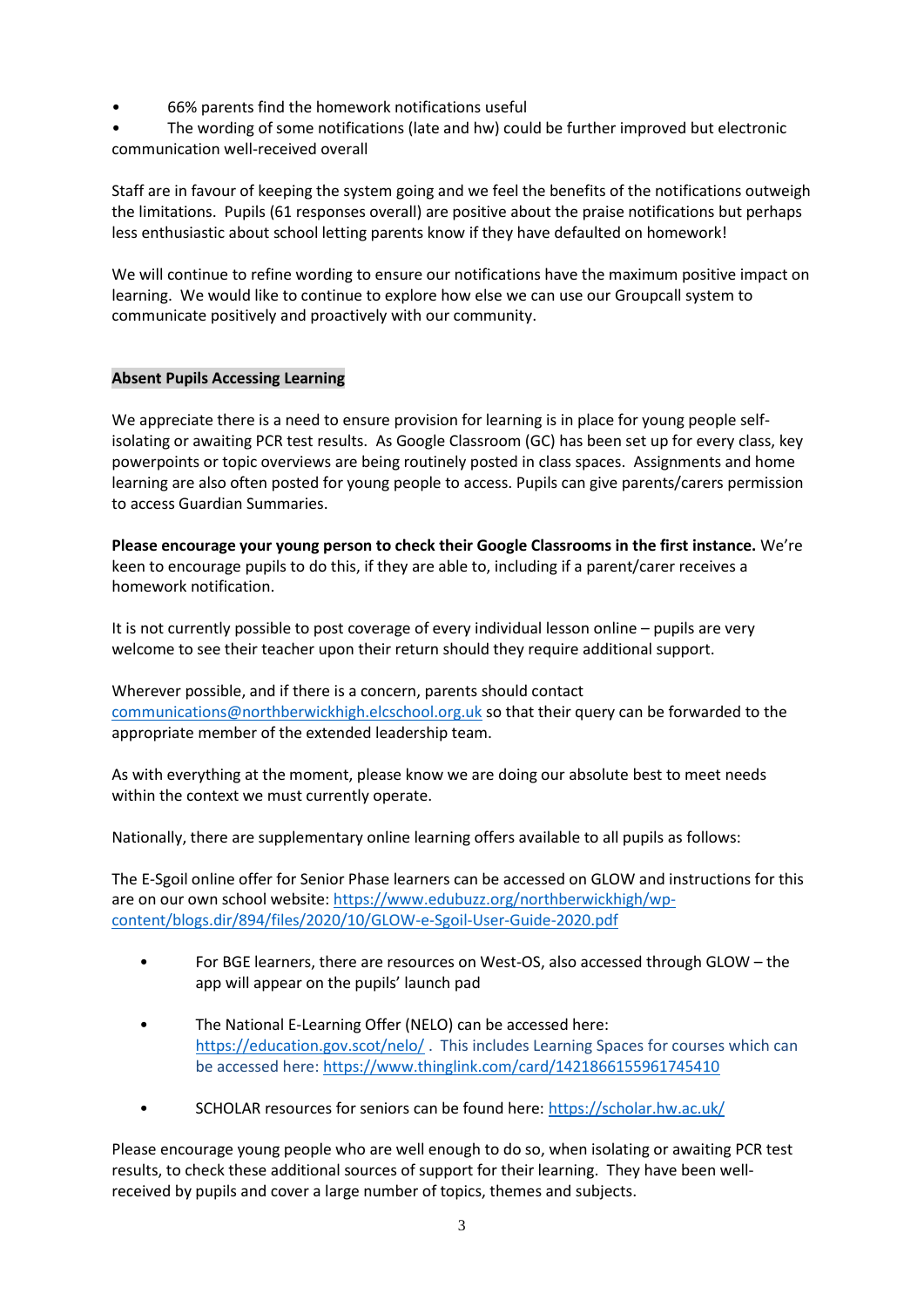## **Online learning resource**

An overview the various online learning resources that support pupils' home learning can be found on the school website: **'Learning at NBHS' main menu; 'Online learning resources' sub menu.** The presentation includes detail of Glow, e-Sgoil, West-OS and Scholar resources.

## **Volunteering Opportunity – Archerfield Walled Garden Junior Parkrun**

A junior Parkrun is only 2km long and is for children and young people from the age of 4-14 years. It's a run/race that takes part every Sunday morning at 9:30am. It is completely free but relies on volunteers. We need lots of volunteers every week and wanted to invite students at North Berwick High School.

We see this as a great opportunity to take part in an event within the community. Please see link for more information on the benefits of volunteering. Volunteering at parkrun makes [you happy! | Sixmilewater parkrun](https://www.parkrun.org.uk/sixmilewater/news/2019/11/22/volunteering-at-parkrun-is-good-for-you/)

Roles include:

- Lead the 'warm up' before the run.
- marshal
- time keeper
- hand out tokens
- token scanner

Our very first Junior Parkrun will be on Sunday 6th March, but we do have a trial run (invitation to runners only) on 20th February. Volunteers are being rostered for these and every Sunday thereafter. I really hope students from North Berwick High School can become regular volunteers to this fantastic community event.

If you have any questions, please feel free to email me [pennylaurie-pile@live.co.uk](mailto:pennylaurie-pile@live.co.uk) or ring on 07795623776. Many thanks. Penny Laurie-Pile Event Director

# **Covid Mitigations**

The latest update to schools guidance from the Scottish Government came on **Wednesday 5th January**. This update reiterates that:

- Secondary pupils are encouraged to take a Lateral Flow test regularly tests are being distributed more efficiently in school now, in accordance with the updated guidance; any young person is still able to request test kits at reception if that's easier for them.
- Face coverings remain a vital Covid mitigation. All young people and staff are encouraged to bring them from home and must wear them appropriately, unless exempt. (We are finding
- an increasing number of young people are expecting to pick up a mask at reception on a daily basis!)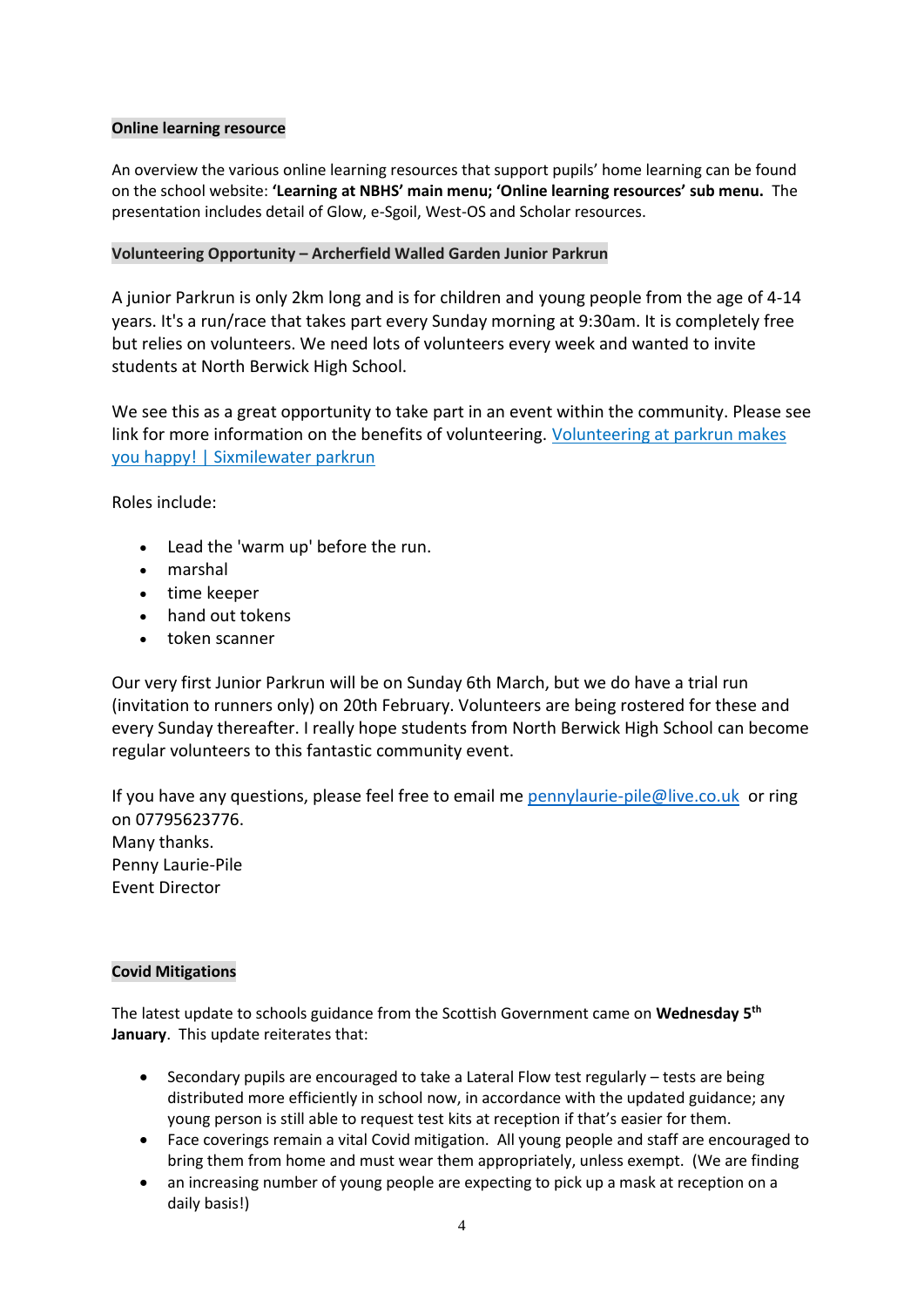- Hand hygiene remains important sanitiser is readily available in school.
- Distancing remains in place for pupils-teachers and adult-adult. For us at NBHS, something that really helps create smooth movement around school is our one way system – staff have been asked to remind pupils regularly to adhere to this.
- Ventilation is important too I realise some rooms are chilly at the moment and pupils and staff are more than welcome to dress warmly to compensate for this. We are able to monitor classroom temperatures to ensure no room is unreasonably cold.



# **Key Changes to Self-Isolation Guidance summary (6th January)**

**Positive cases** are advised to self-isolate for 10 days. However, if the individual returns two consecutive negative LFD tests taken at least 24 hours apart with the first test no earlier than day 6 they may end isolation before the end of the 10 day period if they have no fever.

**Close contacts** who are fully vaccinated, having received 3 doses of the vaccination (plus 14 days) or are aged under 18 years and 4 months, can take daily LFD tests for 7 days instead of isolation - provided the tests are negative and they remains without symptoms. If someone has not received 3 doses of the vaccination, they will need to book a PCR test and even if this is a negative result, they will need to isolate for 10 days.

**Advice on confirmatory PCR tests** where people test positive on a lateral flow device (LFD) test they are now not advised to get a PCR test to confirm infection but to follow isolation advice as it applies to them as a positive case – there is an exception for people who may be eligible for the Self-Isolation Support Grant who are advised to take a PCR test to ensure they can confirm their infection to be potentially eligible for financial support.